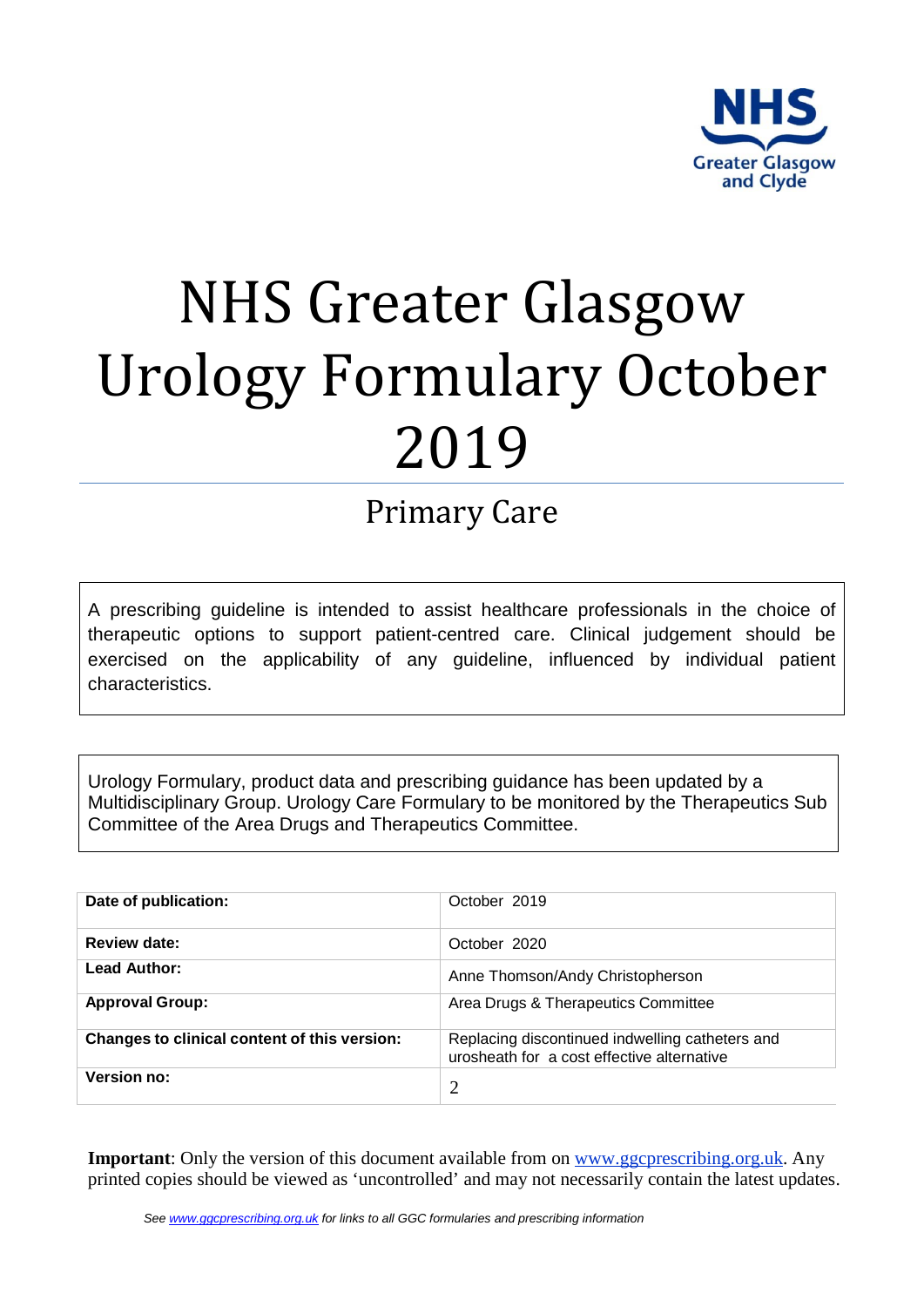#### **Introduction**

The NHS Greater Glasgow and Clyde Urology Formulary Primary Care have been reviewed by the Urology Steering Group on behalf of the ADTC therapeutic group preferred choices of urology products for patients with urinary incontinence. Containment pads and intermittent self catheters are excluded from this formulary.

Products are listed in Scottish Drug Tariff: Part 3 [\(HERE\)](https://www.isdscotland.org/Health-Topics/Prescribing-and-Medicines/Scottish-Drug-Tariff/Docs/September-2019/2019-09-SDT-PART3-v2.pdf) and Part 5 [\(HERE\)](https://www.isdscotland.org/Health-Topics/Prescribing-and-Medicines/Scottish-Drug-Tariff/Docs/September-2019/2019-09-SDT-PART5.pdf)

This formulary complements current guidance available on use of urology products and should be used in conjunction with the NHS GGC Urinary Catheterisation Adults Clinical Guideline [HERE](http://www.staffnet.ggc.scot.nhs.uk/Info%20Centre/PoliciesProcedures/GGCClinicalGuidelines/GGC%20Clinical%20Guidelines%20Electronic%20Resource%20Direct/Adult%20Urinary%20Catheterisation%20Clinical%20Guideline.pdf)

Assessment and use of all appliances must be undertaken by an appropriately trained healthcare professional; who should "maintain the knowledge and skills you need for safe and effective practice" (NMC Code of Conduct, updated  $10<sup>th</sup>$  October 2018). <https://www.nmc.org.uk/standards/code/>

#### **Key Message and Prescribing Recommendations**

Preferred core product choices are included in this formulary

This Formulary includes products which are within an agreed ceiling cost (noted below); use of products which are available via drug tariff which are within the ceiling cost will be considered "total formulary" and prescribing of these will not have an adverse effect on overall formulary compliance. This will support the use of products which support patient centred care.

Any product out with ceiling cost required to meet patient needs either under specialist advice or for a specific patient condition, will have rationale clearly documented in patient notes. This will prevent switches being made at patient review or at medical reconciliation.

| Category              | <b>Ceiling cost</b> | Category                 | <b>Ceiling cost</b> |
|-----------------------|---------------------|--------------------------|---------------------|
| Urinary catheters     | $\leq$ £5.00        | Night bags               | $\leq$ £1.20        |
| Supra pubic catheters | $\leq$ £6.50        | Night bags single use    | $\leq$ £0.30        |
| <b>Urosheaths</b>     | $\leq$ £1.60        | Catheter valves          | $\leq$ £2.00        |
| Leg bags              | $\leq$ £2.60        | Catheter insertion packs | $\leq$ £2.50        |

For further information, refer to Tables in this formulary, which include guidance on suggested volume of products to reduce waste and highlight variances for further review and preferred product choices.

If there are any products routinely used which the clinician feels should be included as a preferred choice product then a request can be made via the ADTC therapeutics group.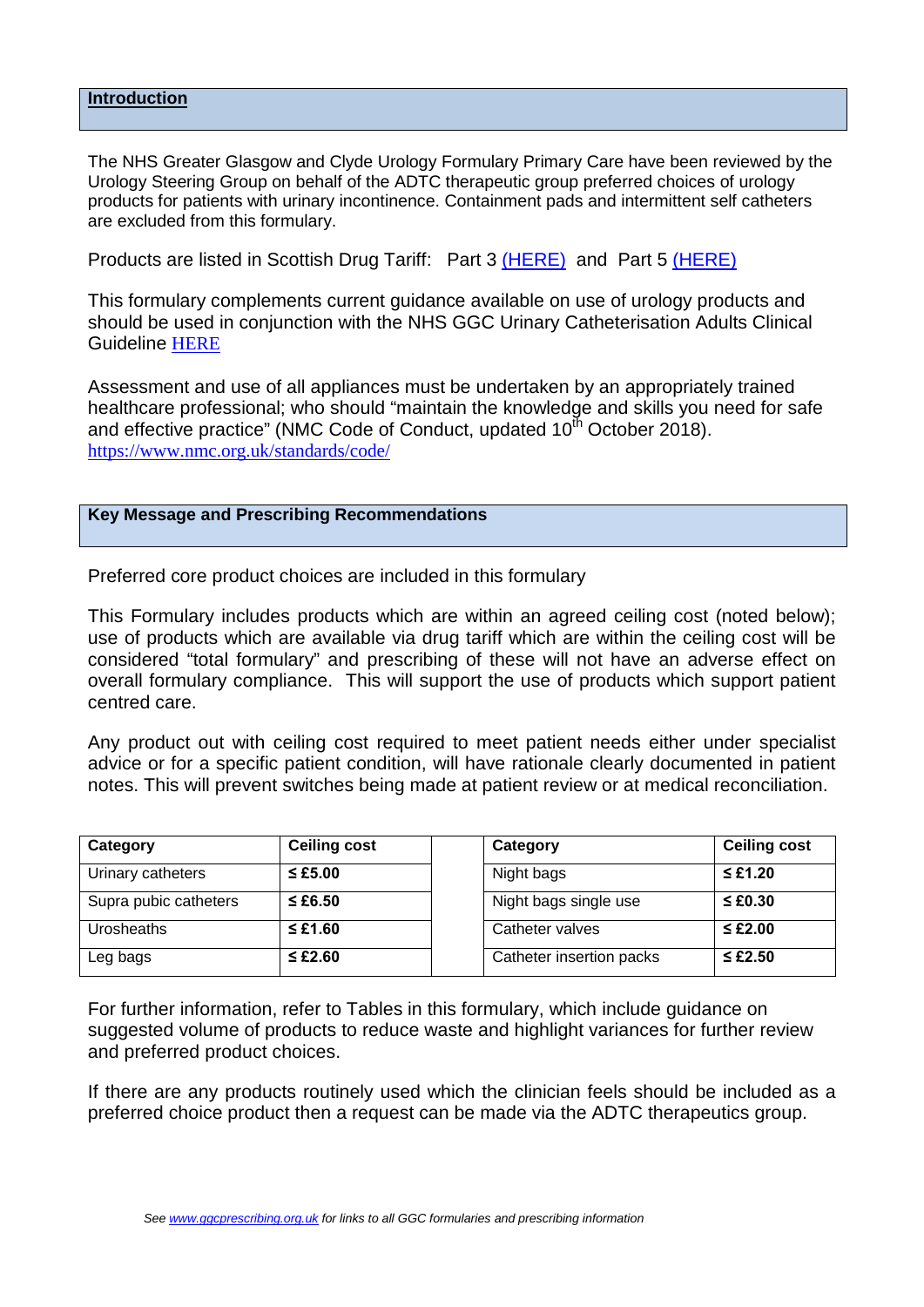#### **Ordering Supplies**

There are two routes to the supply of urology products and this should be discussed with patients and/or carers to determine their preferred choice:

- 1. **Community Pharmacies** prescriptions can be requested by the patient or the patient's representative from the GP surgery and items delivered directly to the patient's home, along with other medication by prearrangement with community pharmacist. Stock will be delivered within 24 – 48 hours in most instances. This may be a preferred choice for patients who already have an established relationship with their community pharmacist and could be accessing the pharmacy home delivery service for their medication.
- 2. **Dispensing Appliance Contractors (DAC)** –prescriptions can be requested from the GP by the patient or the patient's representative and sent to the DAC. Items are in most circumstances delivered directly to the patient's home. Delivery time frames and intervals between deliveries can be agreed with the DAC

#### **Considerations to make when requesting repeat prescription**

- 1. It is the responsibility of caseload holder/clinician to be aware of cost of products when prescribing and whenever possible if there are no variances between products to opt for lowest cost. This will make best use of resources whilst maintaining quality of care
- 2. Clinicians supporting patients at initiation and ongoing use of urology products, who are not prescribers, should ensure that they request reasonable volumes to prevent waste and to choose or request products generically from the preferred options for the general practice to prescribe.
- 3. Patients and carers should be advised on what reasonable volumes are and who to contact if they feel that products/volumes are not meeting their needs, with subsequent review (Table one)
- 4. Patients should be encouraged to order when they get to a defined threshold quantity to allow sufficient time for delivery.
- 5. Patients should be encouraged to report to their GP practice if they feel that they have excess stock building up or any concern with service delivery to prevent waste.
- 6. If a patient review is required or you have any concerns with regard to prescribing activity of particular patients, support can be obtained via your Prescribing Support Pharmacist (PSP).
- 7. Patients and carers should be advised that leg bags are expected to last for 5-7 days. To replace daily may increase risk of urinary tract infection by frequently breaking system to change; is a waste of resources; and, results in greater environment waste

To support safe and cost effective prescribing to meet individual patient needs the PSP can also help support clinicians, by identifying patients who require review, through the urology pharmacy implementation guide process. This includes identifying variances in prescribing such as individual patients who are being prescribed consistently very high or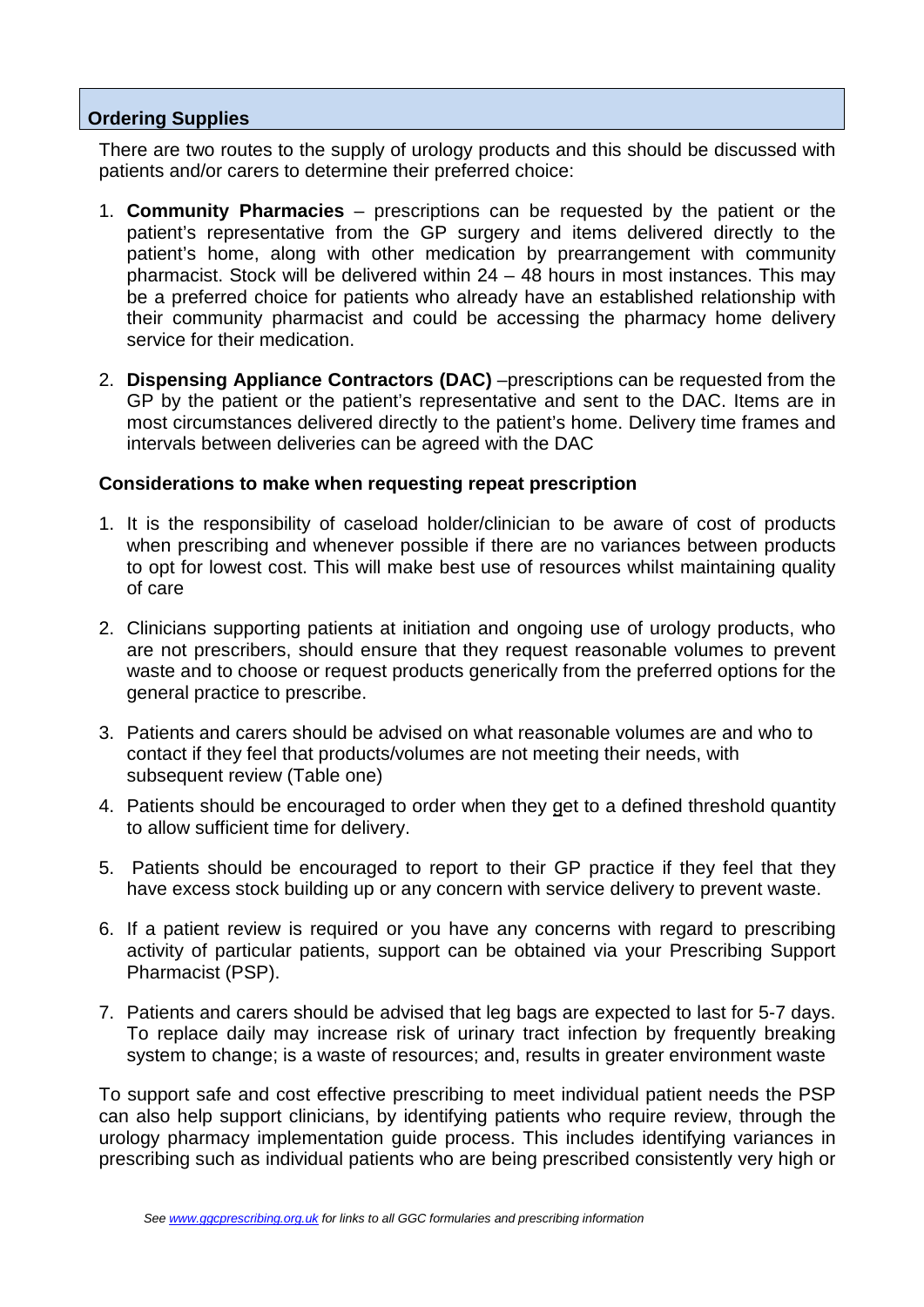low volumes of products over a period of time. Table One provides guidance on suggested average volumes of products required.

All continence products excluding containment pads are classified as medical devices and are regulated by the Medical Device Agency (MDA). Anyone may report adverse incidents or problems with products, including patients, carers, or any healthcare professional via the Medicines and Healthcare Products Regulatory Authority (MHRA). [www.yccscotland.scot.nhs.uk](http://www.yccscotland.scot.nhs.uk/)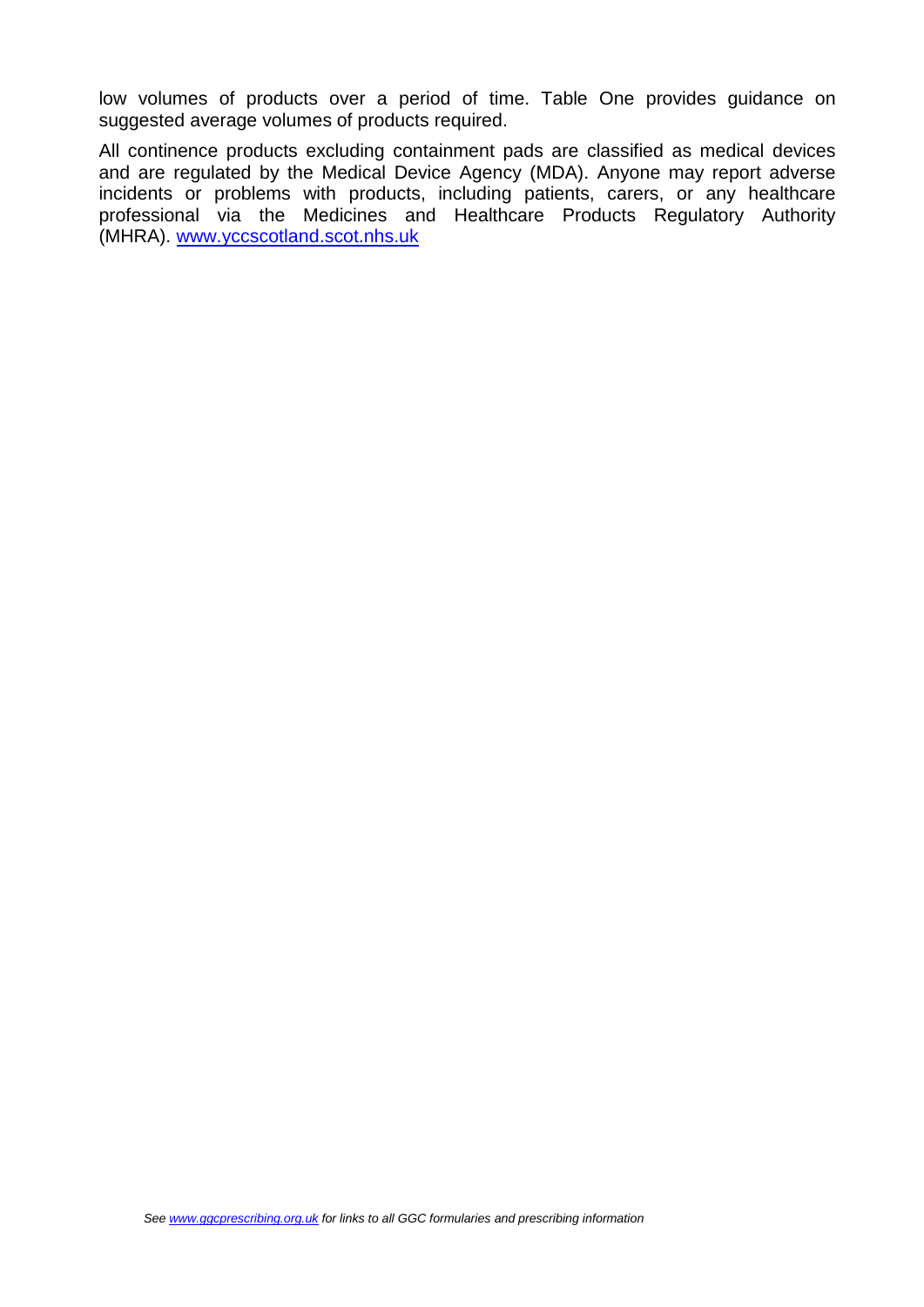## **Table One: Product volume prescribing considerations**

| <b>Product</b>                                                                                                                                                                                                                                                                    | <b>Frequency of change</b>                                                                                                                                      | <b>Prescription requirements</b><br>(56 day prescribing):                                                                                                                                                                                                                                        |
|-----------------------------------------------------------------------------------------------------------------------------------------------------------------------------------------------------------------------------------------------------------------------------------|-----------------------------------------------------------------------------------------------------------------------------------------------------------------|--------------------------------------------------------------------------------------------------------------------------------------------------------------------------------------------------------------------------------------------------------------------------------------------------|
| Indwelling urinary urethral catheters<br>long term, nelaton rounded tip, 100%<br>silicone:<br>Medasil <sup>®</sup> water filled balloon<br>$\bullet$<br>Uno medical Careline <sup>®</sup> glycerin<br>filled balloon                                                              | $\bullet$<br>One catheter every twelve weeks<br>unless patient has an individual<br>management plan due to clinical<br>requirement for more frequent<br>changes | First time catheterisation<br>$\bullet$<br>prescribe 3 catheters (one for<br>immediate use, two spare for<br>next scheduled change and in<br>event of an unplanned change<br>Ongoing prescriptions: One<br>$\bullet$<br>catheter by acute script.<br>$\bullet$                                   |
| Indwelling supra pubic long term<br>catheter:<br>Uno medical Careline <sup>®</sup> male<br>length only - nelaton tip<br>Coloplast Folysil open ended<br>$\bullet$                                                                                                                 | One catheter every eight weeks<br>$\bullet$<br>or sooner if required if patient is<br>at risk of catheter blocking                                              | First time catheterisation<br>$\bullet$<br>prescribe 3 catheters (one for<br>immediate use, two spare for next<br>scheduled and change and in<br>event on an unplanned<br>Ongoing prescriptions: One<br>$\bullet$<br>catheter                                                                    |
| <b>Sterile Catheterisation Procedure</b><br><b>Insertion Packs:</b><br>Richardson Cath-It®                                                                                                                                                                                        | One pack required per catheter<br>$\bullet$<br>change                                                                                                           | Two layer system: Layer One<br>$\bullet$<br>removal kit. Layer Two<br>catheterisation insertion kit (Does<br>not include catheter, lubricating<br>gel or saline). Water required to<br>inflate catheter balloon and<br>Irripod <sup>®</sup> for cleansing prior to<br>insertion are not included |
| Sterile Lubricating Lidocaine<br>hydrochloride 2% and Chlorhexidine<br>gluconate solution 025% gel for<br>indwelling catheter insertion<br>procedure<br>Instillagel <sup>®</sup><br>Optilube                                                                                      | Presentation sterile syringe gel:<br>6mls (female), 11ml (male)<br>$\bullet$<br>Pack size 10<br>$\bullet$                                                       | Administer 5 minutes prior to<br>$\bullet$<br>catheter insertion.<br>Prior to use be aware of the<br>$\bullet$<br>contraindications for use and<br>observations required for the use<br>of lidocaine                                                                                             |
| Leg drainage bags and STERILE<br>night drainage bags:<br>Prosys <sup>®</sup> bag<br>Qufora <sup>®</sup> bag                                                                                                                                                                       | Replace bag:<br>Every 5 to 7 days<br>$\bullet$<br>At routine catheter change<br>$\bullet$                                                                       | 1 box of 10 bags (sufficient for up<br>$\bullet$<br>to 10 weeks)<br>Minimum one box and maximum<br>$\bullet$<br>two boxes required<br>Box includes one pair of non-<br>sterile latex gloves and 10 soft<br>elasticated cotton Velcro retention<br>straps                                         |
| Night drainage bags (Non sterile):<br>Prosys <sup>®</sup> bag<br>Qufora <sup>®</sup> bag                                                                                                                                                                                          | Single use<br>$\bullet$<br>Available in drainable and non<br>$\bullet$<br>drainable sterile bags<br>Change bag daily<br>$\bullet$                               | 6 Boxes of 10 (60 Bags)<br>$\bullet$                                                                                                                                                                                                                                                             |
| Night drainage bags (non sterile):<br>Qufora <sup>®</sup> 2 litre ;120 cm length,<br>lever valve<br>Qufora <sup>®</sup> 2 litre ;120 cm length, T-<br>$\bullet$<br>valve<br>Prosys® 2 litre ;120 cm length,<br>$\bullet$<br>lever (options available for single<br>or weekly use) | Change once weekly<br>$\bullet$                                                                                                                                 | 1 Box of 10 (sufficient for up to<br>$\bullet$<br>10 weeks)<br>Maximum two boxes (20 bags for<br>this period)                                                                                                                                                                                    |
| Catheter valves 4 cm:<br>Careline <sup>®</sup> lever<br>Careline <sup>®</sup> T- tap<br>Qufora                                                                                                                                                                                    | Replace valve:<br>Every 5 to 7 days at routine<br>$\bullet$<br>catheter change                                                                                  | 2 boxes of 5<br>$\bullet$<br>minimum 8 - maximum 12<br>$\bullet$                                                                                                                                                                                                                                 |
| Penile sheaths:<br>Prosys Flofit® self adhesive<br>$P$ -sure®                                                                                                                                                                                                                     | Change daily:<br>Some patients may prefer to<br>leave in situ for longer periods<br>1 box contains 30<br>$\bullet$                                              | Sheaths can be changed on a<br>$\bullet$<br>daily basis to relieve pressure and<br>allow for skin hygiene<br>2 boxes (60 sheaths) max                                                                                                                                                            |

*See [www.ggcprescribing.org.uk](http://www.ggcprescribing.org.uk/) for links to all GGC formularies and prescribing information*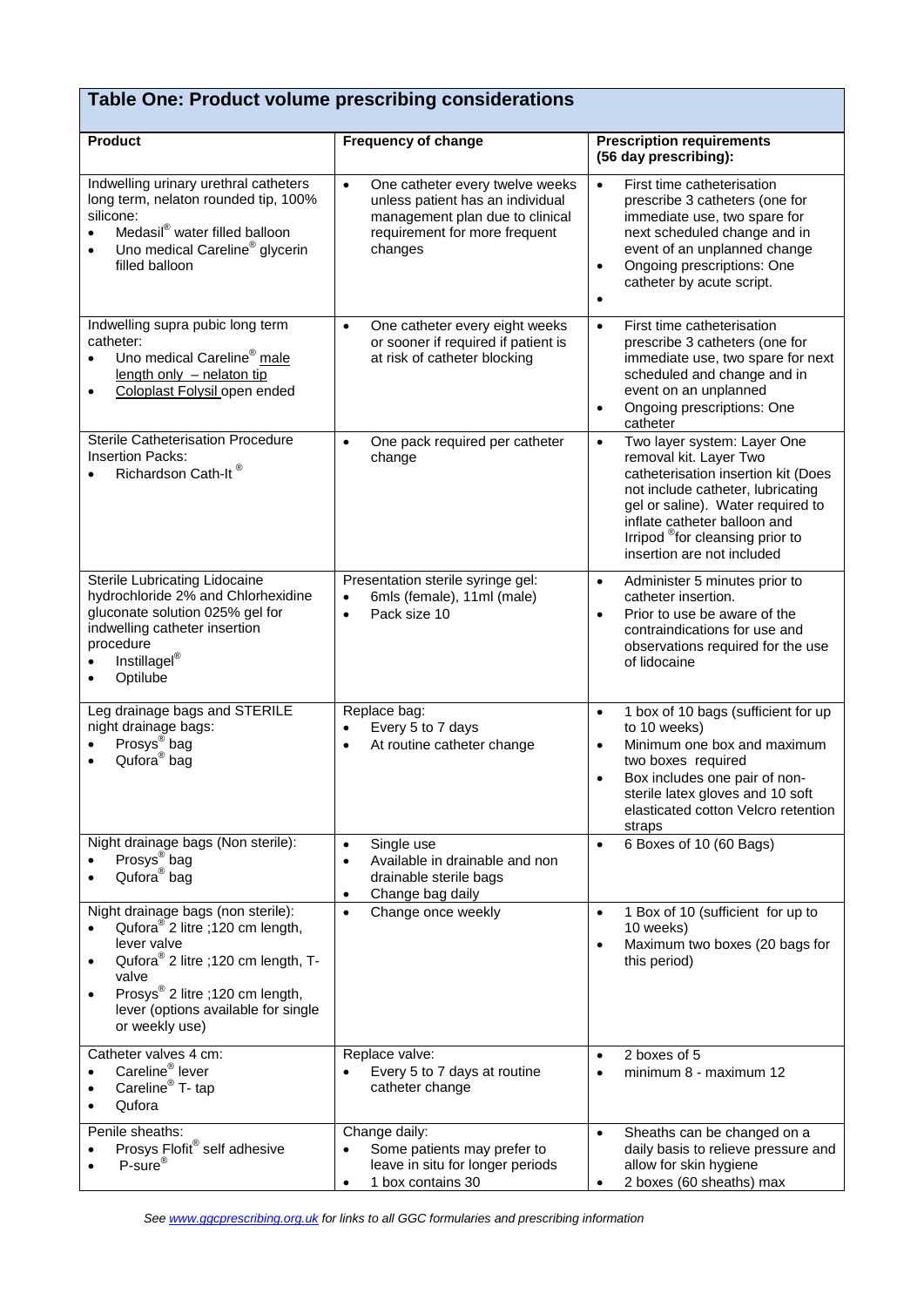**TABLE TWO: Preferred Product List Codes for long term indwelling urinary catheters**

**All listed have the following features:** 

- **100% silicone, latex free**
- **10ml size balloon, unless stated otherwise**
- **Nelaton tipped, variance Coloplast (open ended)**
- **Larger sized catheters are available for specific patient needs, if required**

| MEDASIL SURGICAL LTD: MEDASIL CATHETER; with WATER filled balloon                                             |                 |                                                 |                                                               |                                                        |  |
|---------------------------------------------------------------------------------------------------------------|-----------------|-------------------------------------------------|---------------------------------------------------------------|--------------------------------------------------------|--|
| <b>Licensed for URETHRAL USE ONLY</b><br>Cost f4.62 each                                                      |                 |                                                 |                                                               |                                                        |  |
| Ceiling cost £5.00 for urethral                                                                               |                 |                                                 |                                                               |                                                        |  |
| Gender                                                                                                        | Length          | <b>Size</b>                                     | PIP CODE                                                      | <b>ORDER CODE</b>                                      |  |
| Female                                                                                                        | $29 \text{ cm}$ | 12                                              | 270-2447                                                      | 86F                                                    |  |
| Female                                                                                                        | 29 cm           | 14                                              | 270-2454                                                      | 86F                                                    |  |
| Female                                                                                                        | 29 cm           | 16                                              | 270-2462                                                      | 86F                                                    |  |
| Female                                                                                                        | 29 cm           | 18                                              | 270-2470                                                      | 86F                                                    |  |
| Male (cm)                                                                                                     | 42 cm           | 12                                              | 270-2280                                                      | 84M                                                    |  |
| Male                                                                                                          | 42 cm           | 14                                              | 270-2298                                                      | 84M                                                    |  |
| Male                                                                                                          | 42 cm           | 16                                              | 270-2306                                                      | 84M                                                    |  |
| Male                                                                                                          | 42 cm           | 18                                              | 270-2314                                                      | 84M                                                    |  |
|                                                                                                               |                 |                                                 | UNO MEDICAL: CARELINE® with GLYCERIN filled balloon           |                                                        |  |
|                                                                                                               |                 |                                                 | Male length 40cm is Licensed for URETHRAL and SUPRA PUBIC USE |                                                        |  |
|                                                                                                               |                 | <b>Female length 24cm for URETHRAL USE ONLY</b> |                                                               |                                                        |  |
| Cost £5:00 each                                                                                               |                 |                                                 |                                                               | Ceiling cost $£5.00$ (urethral); $£6.50$ (supra pubic) |  |
| Female                                                                                                        | 24cm            | 12                                              |                                                               | <b>UM41171210PS</b>                                    |  |
|                                                                                                               |                 |                                                 |                                                               |                                                        |  |
| Female                                                                                                        | 24cm            | 14                                              |                                                               | <b>UM41171410PS</b>                                    |  |
| Female                                                                                                        | 24cm            | 16                                              |                                                               | UM41171610PS                                           |  |
| Male                                                                                                          | 40cm            | 12                                              |                                                               | UM41151210PS                                           |  |
| Male                                                                                                          | 40cm            | 14                                              |                                                               | UM41151410PS                                           |  |
| Male                                                                                                          | 40cm            | 16                                              |                                                               | <b>UM41151610PS</b>                                    |  |
| Male                                                                                                          | 40cm            | 18                                              |                                                               | UM41151810PS                                           |  |
|                                                                                                               |                 |                                                 |                                                               |                                                        |  |
| <b>OPEN ENDED urinary catheter: Licensed for URETHRAL and SUPRA PUBIC USE</b><br><b>COLOPLAST Ltd Folysil</b> |                 |                                                 |                                                               |                                                        |  |
| <b>Cost £6.48</b><br>Ceiling cost $£6.50$ (supra pubic)                                                       |                 |                                                 |                                                               |                                                        |  |
| Male                                                                                                          |                 | 12                                              |                                                               | AA7412                                                 |  |
| Male                                                                                                          |                 | 14                                              |                                                               | AA7414                                                 |  |
| Male                                                                                                          |                 | 16                                              |                                                               | AA7416                                                 |  |
| Male                                                                                                          |                 | 18                                              |                                                               | AA7418                                                 |  |

*See [www.ggcprescribing.org.uk](http://www.ggcprescribing.org.uk/) for links to all GGC formularies and prescribing information*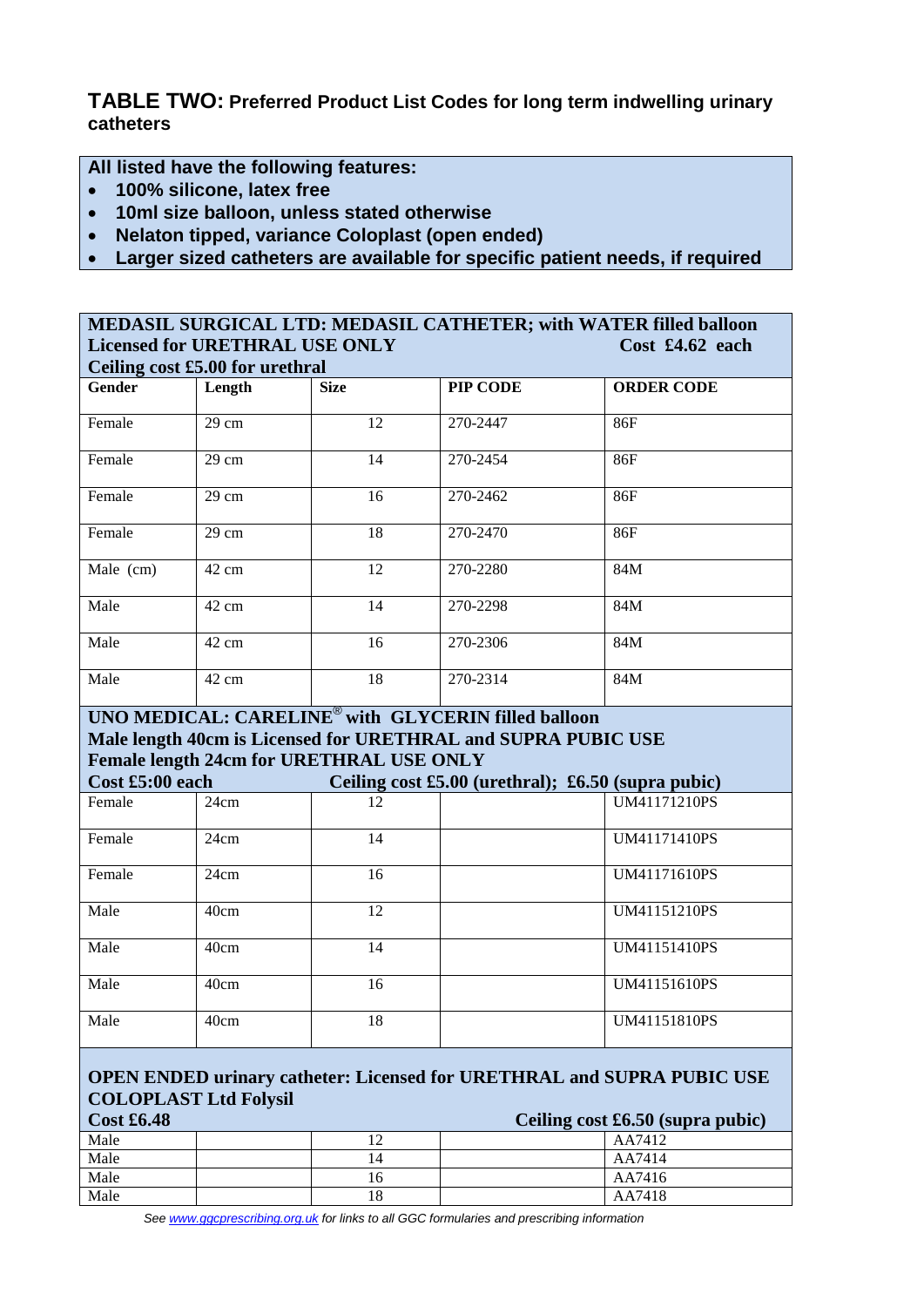### **CATH-IT CATHETERISATION PACKS-RICHARDSON HEALTHCARE £1.98**

|                          | PIP CODE | <b>PRODUCT CODE</b> |
|--------------------------|----------|---------------------|
| Small/medium gloves      | 370-1034 | 908410              |
| Medium/large gloves      | 370-1042 | 908420              |
| Large/extra large gloves | 379-6935 | 908430              |

#### **CATHETER VALVE CATHETER VALVE Ceiling cost £2.00 Can be connected to catheter or urosheath**

| Careline – Unomedical Ltd<br>Lever $£2.00$ | 346-4484 | 908211S-20 |
|--------------------------------------------|----------|------------|
| T-tap $£2.00$<br>Careline – Unomedical Ltd | 346-4492 | 908051S-20 |
| Qufora – MacGregor Healthcare<br>£1.70     | 21104204 |            |
| - Clinisupplies Ltd<br>£1.90<br>Prosys     | PCV3942  |            |

| <b>DRAINAGE BAGS (10 bags per box) sterile</b><br>Ceiling cost £2.60<br>Boxes contains one pair sterile latex gloves and soft elasticised velcro straps |             |                                               |             |            |                                                           |
|---------------------------------------------------------------------------------------------------------------------------------------------------------|-------------|-----------------------------------------------|-------------|------------|-----------------------------------------------------------|
|                                                                                                                                                         |             | QUFORA DRAINAGE BAGS-MacGregor Healthcare Ltd |             | £2.24 each |                                                           |
| <b>Type</b>                                                                                                                                             | <b>SIZE</b> | <b>TUBE LENGTH</b>                            | <b>TAP</b>  | PIP CODE   | PRODUCT CODE                                              |
| Leg                                                                                                                                                     | 500ml       | Long                                          | Lever       | 380-8086   | 12161504                                                  |
| Leg                                                                                                                                                     | 500ml       | Short                                         | Lever       | 385-7281   | 12161804                                                  |
| Leg                                                                                                                                                     | 500ml       | Short                                         | T-tap       | 385-7299   | 12151804                                                  |
| Leg                                                                                                                                                     | 500ml       | Long                                          | T-tap       | 380-8193   | 12151504                                                  |
| Leg                                                                                                                                                     | 750ml       | Long                                          | Lever       | 380-8094   | 12361504                                                  |
| Leg                                                                                                                                                     | 750ml       | Short                                         | Lever       | 388-4301   | 12361804                                                  |
| Leg                                                                                                                                                     | 750ml       | Long                                          | T-tap       | 380-8201   | 12351504                                                  |
| Leg                                                                                                                                                     | 750ml       | Short                                         | T-tap       | 385-7315   | 12351804                                                  |
| Night                                                                                                                                                   | 2litre      | 120cm                                         | Lever valve | 381-2781   | 14823204                                                  |
| Night                                                                                                                                                   | 2litre      | 120cm                                         | T-valve     | 381-2773   | 14853204                                                  |
| PROSYS DRAINAGE BAGS-Clinisupplies Ltd<br>£2.55 each                                                                                                    |             |                                               |             |            |                                                           |
| Leg                                                                                                                                                     | 350ml       | Short                                         | Slide       | 299-6817   | <b>P350S</b>                                              |
| Leg                                                                                                                                                     | 350ml       | Long                                          | Slide       | 299-6767   | <b>P350L</b>                                              |
| Leg                                                                                                                                                     | 500ml       | <b>Short</b>                                  | Lever       | 299-6825   | <b>P500S</b>                                              |
| Leg                                                                                                                                                     | 500ml       | Long                                          | Slide       | 299-6791   | <b>P500L</b>                                              |
| Leg                                                                                                                                                     | 500ml       | Short                                         | Slide       | 299-6825   | <b>P500S</b>                                              |
| Leg                                                                                                                                                     | 500ml       | Long                                          | Slide       | 299-6791   | <b>P500L</b>                                              |
| Leg                                                                                                                                                     | 500ml       | Long                                          | Lever       | 351-1474   | P500L-LT                                                  |
| Leg                                                                                                                                                     | 750ml       | Short                                         | Slide       | 299-6833   | <b>P750S</b>                                              |
| Leg                                                                                                                                                     | 750ml       | Long                                          | Slide       | 299-6809   | <b>P750L</b>                                              |
| Night                                                                                                                                                   | 2litre      | 120cm                                         | Slide       | 313-7940   | P2000 (£.12.04 for<br>box of 10 drainable<br>tap          |
| Night                                                                                                                                                   | 2litre      | 120cm                                         | Lever       | 351-1458   | P2000LT $(E12.04$ for<br>ten) sterile non return<br>valve |

*See [www.ggcprescribing.org.uk](http://www.ggcprescribing.org.uk/) for links to all GGC formularies and prescribing information*